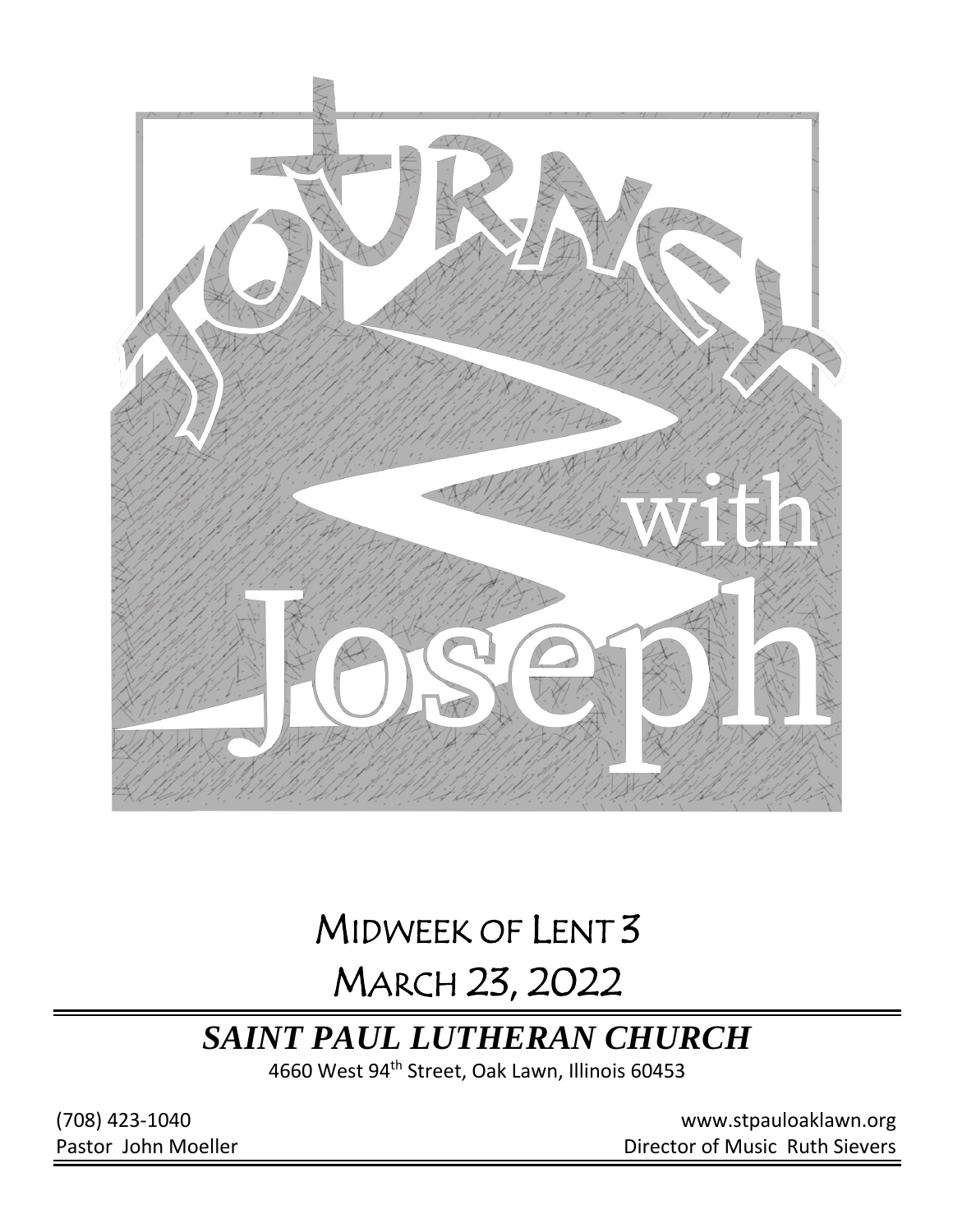# MIDWEEK OF LENT 3

"Good things come to those who wait." We may have heard this old adage before and maybe even tried to convince ourselves it rings true for our lives. Whether or not "good things" actually came to be in whatever situation of waiting, we are drawn today in light of Joseph to bring that phrase in the context of the Lord. Joseph was made to wait. He waited in prison while being falsely accused and seemingly forgotten. It seemed like no "good things" would come out of the situation. Yet he did not just wait in idleness and despair; he waited in faith and with hope and trust in the Lord. Good things, greater eternal things, come to us as well when the foundation of our faithful waiting is found in Jesus.

**Opening Hymn**  $\qquad$  "Drawn to the Cross"  $\qquad$  #560

- 1 Drawn to the cross, which Thou hast blessed With healing gifts for souls distressed, To find in Thee my life, my rest, Christ crucified, I come.
- 2 Thou knowest all my griefs and fears, Thy grace abused, my misspent years; Yet now to Thee with contrite tears, Christ crucified, I come.
- 3 Wash me and take away each stain; Let nothing of my sin remain. For cleansing, though it be through pain, Christ crucified, I come.
- 4 And then for work to do for Thee, Which shall so sweet a service be That angels well might envy me, Christ crucified, I come.

Text: Genevieve M. Irons, 1855–1928 Text: Public domain

# *Stand*

# **Invocation**

- **P** In the name of the Father and of the  $\pm$  Son and of the Holy Spirit.
- C **Amen.**

**Opening Sentences** *Lamentations 3:25–26; Psalm 27:1–5, 11–14*

- **P** The LORD is good to those who wait for Him, to the soul who seeks Him.
- C **It is good that one should wait quietly for the salvation of the LORD.**
- $\left| \mathbf{P} \right|$  In this Lenten season, we continue our journey with Joseph
- C **and come to the cross of Christ on Calvary.**
- $\left[\mathbf{P}\right]$  Joseph's journey brought him to prison, though he had done nothing wrong, and he had to wait wait for justice, wait to be remembered, wait for truth, wait for hope. We, too, find ourselves waiting for many things and waiting on the Lord. We respond with the psalmist: The LORD is my light and my salvation; whom shall I fear?
- **C** The LORD is the stronghold of my life; of whom shall I be afraid?
- $\mathbf{P}$  When evildoers assail me to eat up my flesh, my adversaries and foes, it is they who stumble and fall.
- C **Though an army encamp against me, my heart shall not fear; though war arise against me, yet I will be confident.**
- $\mathbf{P}$  One thing have I asked of the LORD, that will I seek after: that I may dwell in the house of the LORD all the days of my life, to gaze upon the beauty of the LORD and to inquire in His temple.
- **C** For He will hide me in His shelter in the day of trouble; He will conceal me under the cover of His **tent; He will lift me high upon a rock.**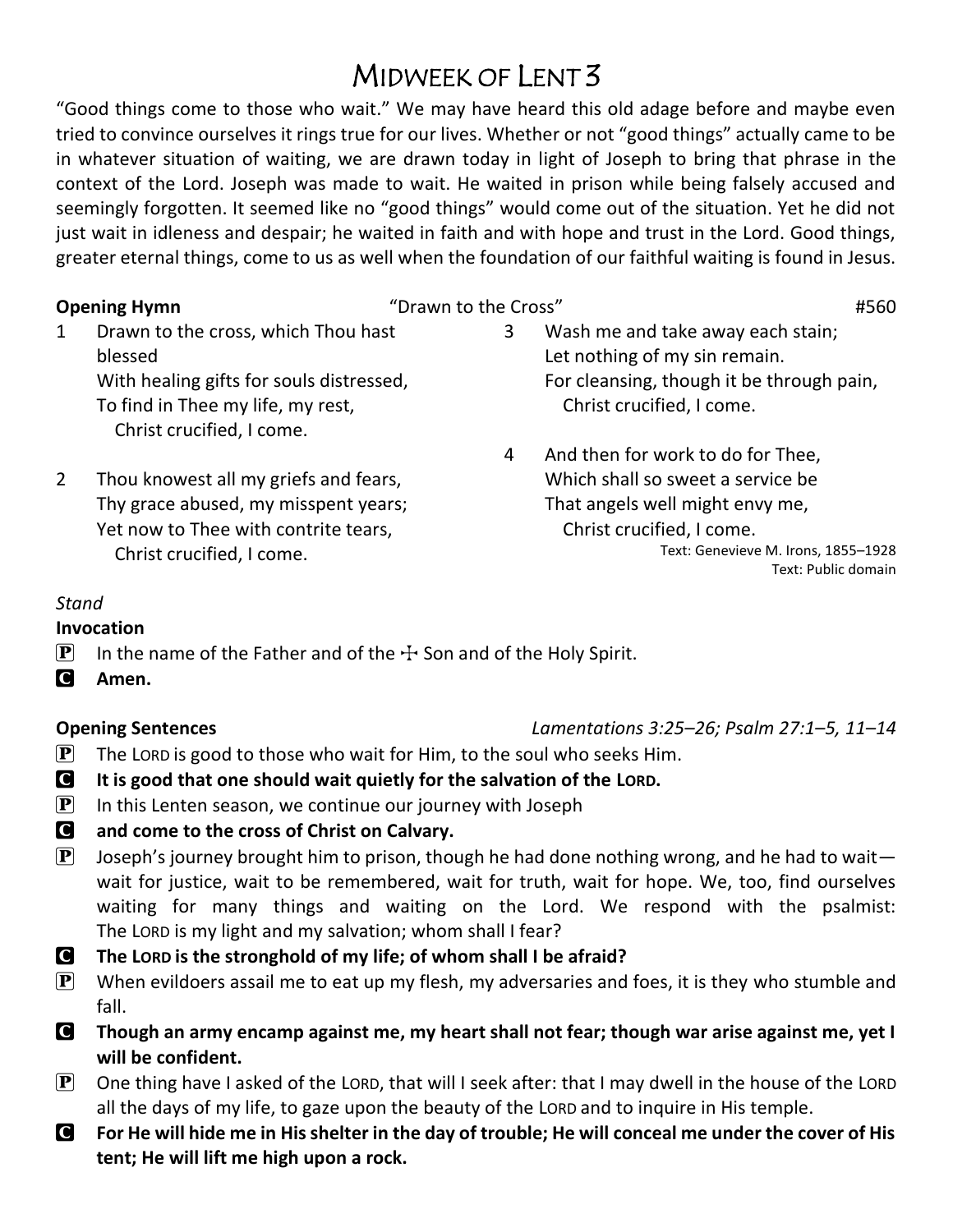- $\mathbf{P}$  Teach me Your way, O LORD, and lead me on a level path because of my enemies.
- C **Give me not up to the will of my adversaries; for false witnesses have risen against me, and they breathe out violence.**
- **P** I believe that I shall look upon the goodness of the LORD in the land of the living! Wait for the LORD;
- C **be strong, and let your heart take courage; wait for the LORD!**

# **Confession and Absolution** *Psalm 130:1–7, adapted*

- $\mathbf{P}$  Out of the depths I cry to You, O LORD! O Lord, hear my voice! Let Your ears be attentive to the voice of my pleas for mercy!
- C **If You, O LORD, should mark iniquities, O Lord, who could stand? But with You there is forgiveness, that You may be feared.**
- $\mathbf{P}$  As we cry to the Lord, and as He hears our voices, we come in confession of our sins and iniquities. We confess that we have not always waited in faith.
- C **We have been impatient with others, leading us to not love our neighbors as ourselves. We have been impatient with You, leading us to doubt Your love for us, Your power, and Your presence.**
- $\mathbf{P}$  We have sinned against others and against You in thought, word, and deed.
- C **We deserve nothing but Your present and eternal punishment. For the sake of Your Son, Jesus Christ, have mercy on us. Forgive us, renew us, and lead us, that we may delight in Your will and walk in Your ways to the glory of Your holy name.**
- **P** I wait for the LORD, my soul waits, and in His word I hope;
- C **my soul waits for the Lord more than watchmen for the morning.**
- $\mathbf{P}$  For with the LORD there is steadfast love, and with Him is plentiful redemption. Almighty God in His mercy has given His Son to take upon Himself the sins of the world, to die for you, and for His sake forgives you all your sins. As a called and ordained servant of Christ and by His authority, I therefore forgive you all your sins in the name of the Father and of the  $\pm$  Son and of the Holy Spirit.
- C **Amen.**

 $H$  WORD  $H$ 

# **Prayer of the Day**

- $\left| \mathbf{P} \right|$  The Lord be with you.
- C **And also with you.**
- $\mathbf{P}$  Let us pray. Lord Jesus Christ, as we journey with Joseph together in this Lenten season, help us also to wait in faithfulness and to wait for Your salvation. Amid times of impatience and feeling alone, forgotten, and forsaken, draw us to the Word and to Your Passion as we cling to Your continued presence and Your promises made and attained for us, for You live and reign with the Father and the Holy Spirit, one God, now and forever.
- C **Amen.**

# *We are seated*

**Old Testament Reading**  $\div$  Joseph Interprets Pharaoh's Dreams  $\div$  *Genesis 41:1-16; 37-46*  $\Box$  The Old Testament reading continues the narrative of Joseph from Genesis, chapter 41.

After two whole years, Pharaoh dreamed that he was standing by the Nile, and behold, there came up out of the Nile seven cows attractive and plump, and they fed in the reed grass. And behold, seven other cows, ugly and thin, came up out of the Nile after them, and stood by the other cows on the bank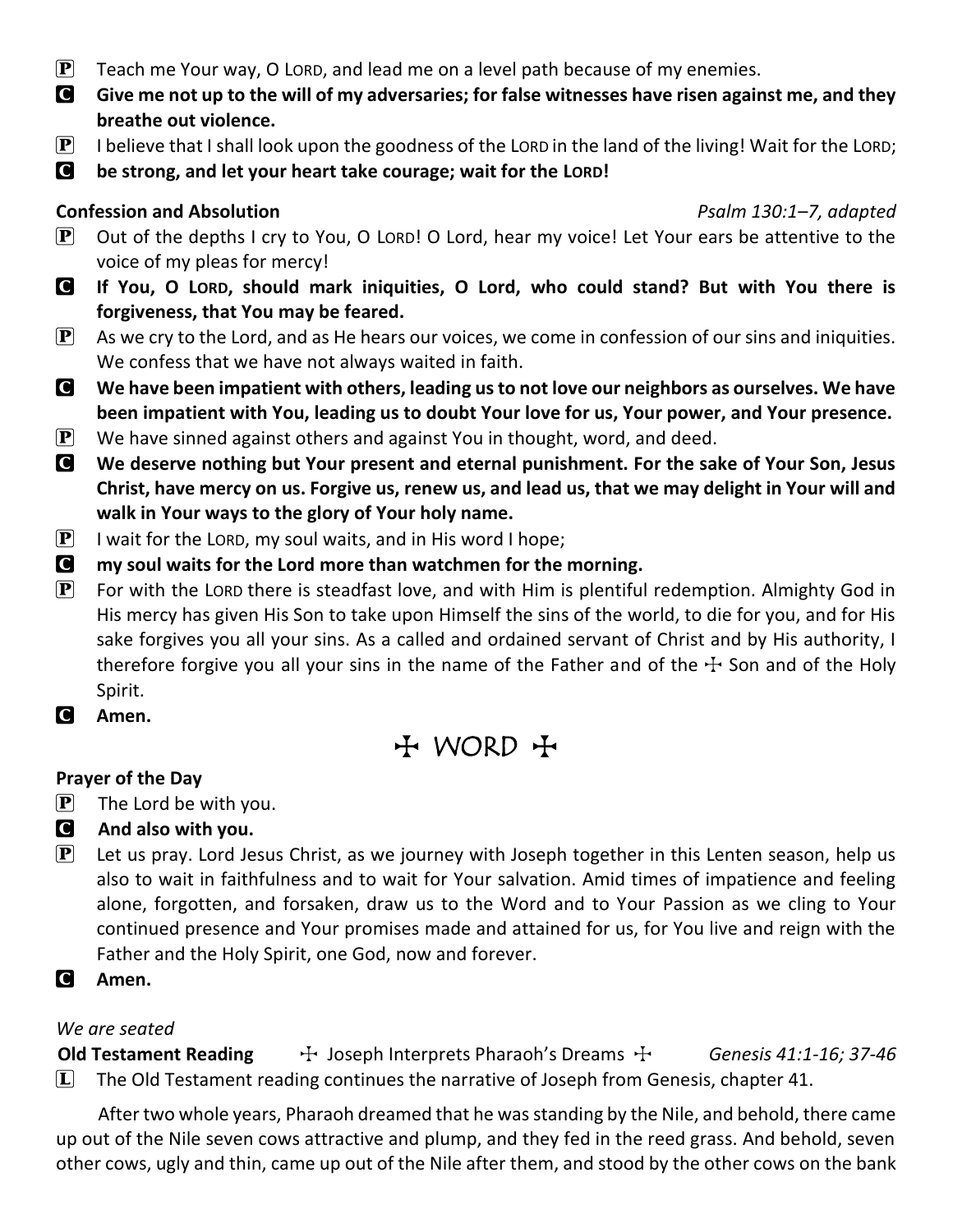of the Nile. And the ugly, thin cows ate up the seven attractive, plump cows. And Pharaoh awoke. And he fell asleep and dreamed a second time. And behold, seven ears of grain, plump and good, were growing on one stalk. And behold, after them sprouted seven ears, thin and blighted by the east wind. And the thin ears swallowed up the seven plump, full ears. And Pharaoh awoke, and behold, it was a dream. So in the morning his spirit was troubled, and he sent and called for all the magicians of Egypt and all its wise men. Pharaoh told them his dreams, but there was none who could interpret them to Pharaoh.

Then the chief cupbearer said to Pharaoh, "I remember my offenses today. When Pharaoh was angry with his servants and put me and the chief baker in custody in the house of the captain of the guard, we dreamed on the same night, he and I, each having a dream with its own interpretation. A young Hebrew was there with us, a servant of the captain of the guard. When we told him, he interpreted our dreams to us, giving an interpretation to each man according to his dream. And as he interpreted to us, so it came about. I was restored to my office, and the baker was hanged."

Then Pharaoh sent and called Joseph, and they quickly brought him out of the pit. And when he had shaved himself and changed his clothes, he came in before Pharaoh. And Pharaoh said to Joseph, "I have had a dream, and there is no one who can interpret it. I have heard it said of you that when you hear a dream you can interpret it." Joseph answered Pharaoh, "It is not in me; God will give Pharaoh a favorable answer."

This proposal pleased Pharaoh and all his servants. And Pharaoh said to his servants, "Can we find a man like this, in whom is the Spirit of God?" Then Pharaoh said to Joseph, "Since God has shown you all this, there is none so discerning and wise as you are. You shall be over my house, and all my people shall order themselves as you command. Only as regards the throne will I be greater than you." And Pharaoh said to Joseph, "See, I have set you over all the land of Egypt." Then Pharaoh took his signet ring from his hand and put it on Joseph's hand, and clothed him in garments of fine linen and put a gold chain about his neck. And he made him ride in his second chariot. And they called out before him, "Bow the knee!" Thus he set him over all the land of Egypt. Moreover, Pharaoh said to Joseph, "I am Pharaoh, and without your consent no one shall lift up hand or foot in all the land of Egypt." And Pharaoh called Joseph's name Zaphenath-paneah. And he gave him in marriage Asenath, the daughter of Potiphera priest of On. So Joseph went out over the land of Egypt. Joseph was thirty years old when he entered the service of Pharaoh king of Egypt. And Joseph went out from the presence of Pharaoh and went through all the land of Egypt.

 $\left| \mathbf{P} \right|$  This is the Word of the Lord.

# C **Thanks be to God.**

### *Stand*

Holy Gospel: **The Cospel:** The Supersystem of the United States of the *Luke 22:63-23:1* 

 $\mathbf{P}$  The Holy Gospel according to St. Luke, the twenty-second chapter.

# **G** Glory to You, O Lord.

 $63$ Now the men who were holding Jesus in custody were mocking him as they beat him.  $64$ They also blindfolded him and kept asking him, "Prophesy! Who is it that struck you?" <sup>65</sup>And they said many other things against him, blaspheming him. <sup>66</sup>When day came, the assembly of the elders of the people gathered together, both chief priests and scribes. And they led him away to their council, and they said,  $67$ "If you are the Christ, tell us." But he said to them, "If I tell you, you will not believe,  $68$  and if I ask you, you will not answer. <sup>69</sup>But from now on the Son of Man shall be seated at the right hand of the power of God."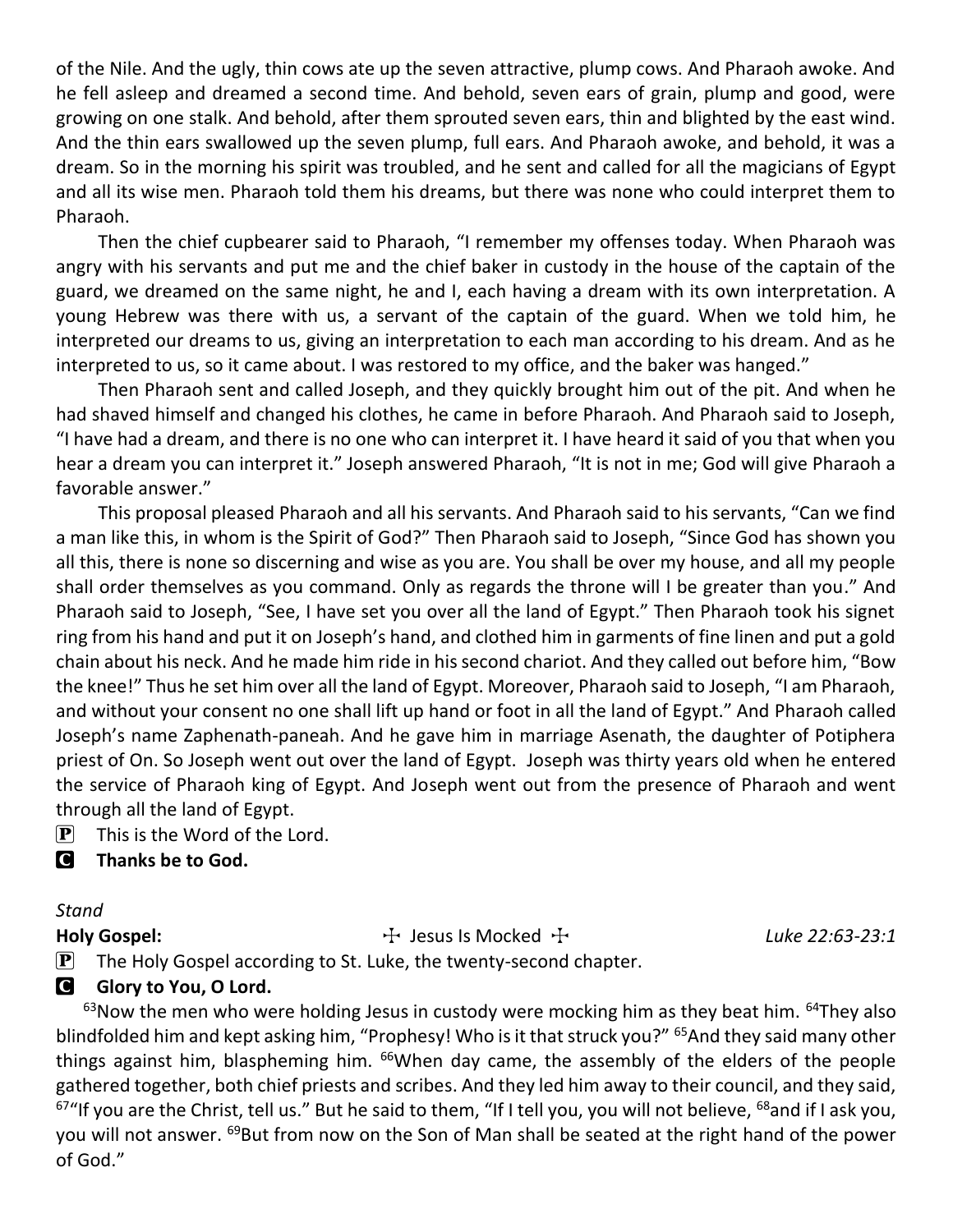<sup>70</sup>So they all said, "Are you the Son of God, then?" And he said to them, "You say that I am." <sup>71</sup>Then they said, "What further testimony do we need? We have heard it ourselves from his own lips." <sup>1</sup>Then the whole company of them arose and brought him before Pilate.

- $\left[ \mathbf{P} \right]$  This is the Gospel of the Lord.
- C **Praise to You, O Christ.**

# **Confession of Faith** *Apostles' Creed*

| a<br>maker of heaven and earth.                                                                     | I believe in God, the Father Almighty,     | He ascended into heaven and sits at the<br>right hand of God the Father Almighty. |               |
|-----------------------------------------------------------------------------------------------------|--------------------------------------------|-----------------------------------------------------------------------------------|---------------|
| And in Jesus Christ, His only Son, our Lord,                                                        |                                            | From thence He will come to judge the living                                      |               |
| who was conceived by the Holy Spirit,<br>born of the virgin Mary,<br>suffered under Pontius Pilate, |                                            | and the dead.<br>I believe in the Holy Spirit,<br>the holy Christian Church,      |               |
| was crucified, died and was buried.<br>He descended into hell.                                      |                                            | the communion of saints,<br>the forgiveness of sins,                              |               |
|                                                                                                     | The third day He rose again from the dead. | the resurrection of the body,<br>and the life $\bigoplus$ everlasting. Amen       |               |
| We are seated                                                                                       |                                            |                                                                                   |               |
| Sermon Hymn                                                                                         |                                            | "What Wondrous Love Is This"                                                      | #543 sts. 1-3 |
| $\mathbf{1}$<br>my soul!                                                                            | What wondrous love is this, O my soul, O   | Christ laid aside His crown for my soul, for<br>my soul,                          |               |
| What wondrous love is this                                                                          | What wondrous love is this, O my soul!     | Christ laid aside His crown for my soul.                                          |               |

 That caused the Lord of bliss To bear the dreadful curse for my soul, for my soul,

To bear the dreadful curse for my soul!

2 When I was sinking down, sinking down, sinking down, When I was sinking down, sinking down, When I was sinking down Beneath God's righteous frown,

# **d** into heaven and sits at the **nd of God the Father Almighty. From He will come to judge the living ad. In the Holy Spirit,**

3 To God and to the Lamb I will sing, I will sing; To God and to the Lamb I will sing; To God and to the Lamb, Who is the great I AM, While millions join the theme, I will sing, I will sing, While millions join the theme, I will sing. *Text: A General Selection of Hymns and Spiritual Songs, 1811, Lynchburg, alt.*

*Text: Public domain*

### **Sermon**

# *Stand*

**Prayer of the Church** *Lamentations 3:26, adapted*

**Offerings***—may be left in the offering plates near the doors as you leave. Those worshipping at home may continue to mail or drop off offerings at the church office, and on-line giving always available on our website for everyone. For those worshipping with us at home, we continue to pray God's blessing and look forward to us all being together again here in God's house.*

**Lord's Prayer**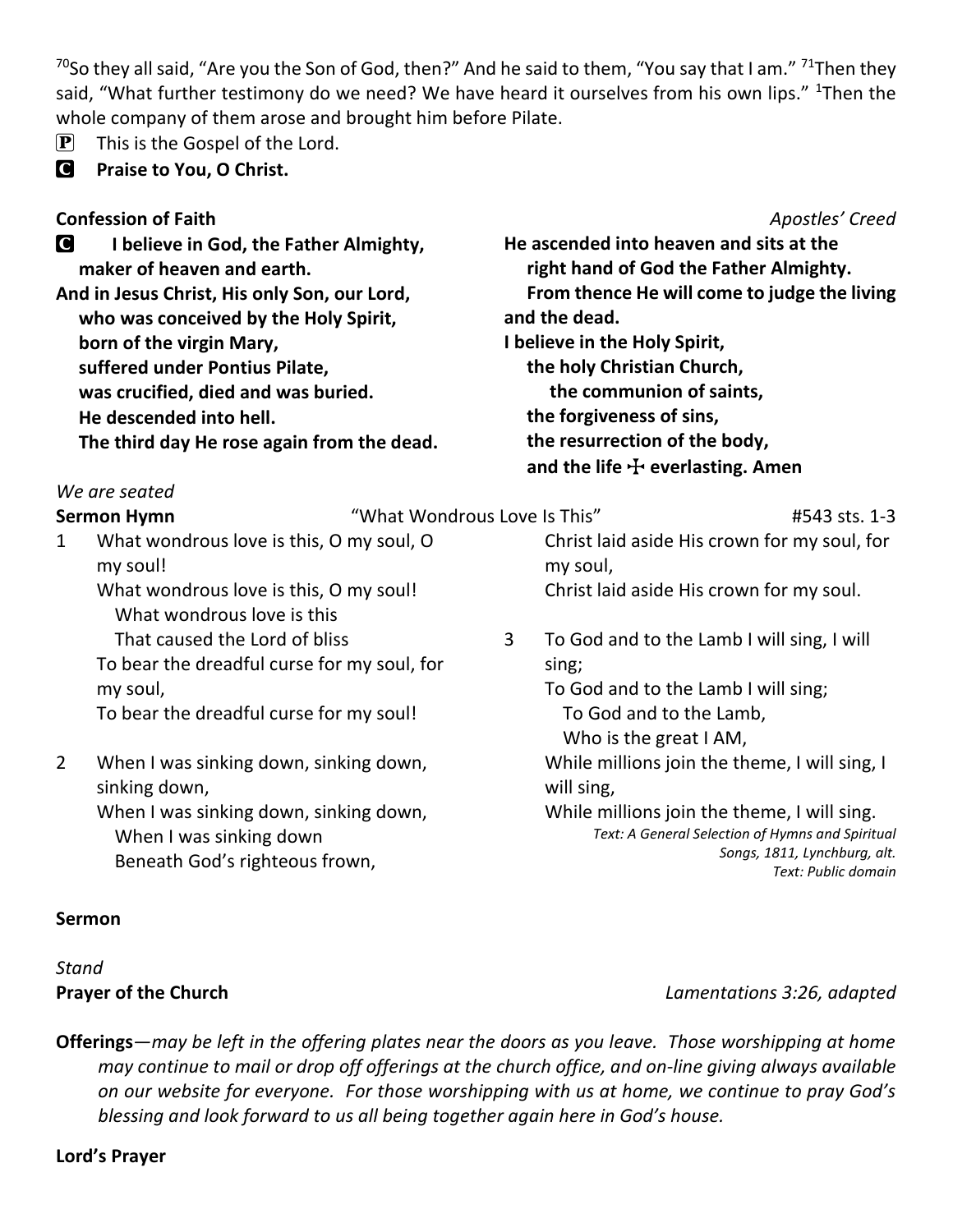- $\mathbf{P}$  Lord, remember us in Your kingdom and teach us to pray...
- C **Our Father, who art in heaven…**

- $\left[ \mathbf{P} \right]$  We pray together Luther's Evening Prayer,
- C **I thank You, my heavenly Father, through Jesus Christ, Your dear Son, that You have graciously kept me this day; and I pray that You would forgive me all my sins where I have done wrong, and graciously keep me this night. For into Your hands I commend myself, my body and soul, and all things. Let Your holy angel be with me, that the evil foe may have no power over me. Amen.**

- **Closing Sentences** *Lamentations 3:25–26; Psalm 130:5, 7 adapted*
- $\mathbf{P}$  In this Lenten season, we journey with Joseph
- C **and come to the cross of Christ on Calvary.**
- **P** The LORD is good to those who wait for Him, to the soul who seeks Him.
- C **It is good that one should wait quietly for the salvation of the LORD.**
- **P** I wait for the LORD, my soul waits, and in His word I hope.
- C **For with the LORD there is steadfast love, and with Him is plentiful redemption.**

### **Benediction**

- **P** The almighty and merciful Lord, the Father, the  $\pm$  Son, and the Holy Spirit, bless and preserve you.
- C **Amen.**

|                 | <b>Closing Hymn</b>              | "Now the Light Has Gone Away"               | #887 |
|-----------------|----------------------------------|---------------------------------------------|------|
| $\mathbf 1$     | Now the light has gone away;     | O bring me and all I love                   |      |
|                 | Father, listen while I pray,     | To Thy happy home above.                    |      |
|                 | Asking Thee to watch and keep    |                                             |      |
|                 | And to send me quiet sleep.      | 4<br>Now my evening praise I give;          |      |
|                 |                                  | Thou didst die that I might live.           |      |
| 2               | Jesus, Savior, wash away         | All my blessings come from Thee;            |      |
|                 | All that has been wrong today;   | Oh, how good Thou art to me!                |      |
|                 | Help me ev'ry day to be          |                                             |      |
|                 | Good and gentle, more like Thee. | 5<br>Thou, my best and kindest Friend,      |      |
|                 |                                  | Thou wilt love me to the end.               |      |
| 3               | Let my near and dear ones be     | Let me love Thee more and more,             |      |
|                 | Always near and dear to Thee;    | Always better than before.                  |      |
|                 |                                  | Text: Frances R. Havergal, 1836-79, alt.    |      |
|                 |                                  | Text: Public domain                         |      |
| <b>Postlude</b> |                                  | "Variations on Now the Light Has Gone Away" |      |

# TTTTTTTTTTTTTTTTTTTTTTTTTTTTTTTTTTTTTTTTTTTTT **ACKNOWLEDGMENTS AND THANKS**

### **Vocalist:** Julia Volk

Creative Worship for the Lutheran Parish, Series C, Quarter 2. Copyright © 2021 Concordia Publishing House.

All rights reserved. Used by permission. Unless otherwise indicated, Scripture quotations are from the ESV<sup>®</sup> Bible (The Holy Bible, English Standard Version® ), copyright © 2001 by Crossway, a publishing ministry of Good News Publishers. Used by permission. All rights reserved. Created by Lutheran Service Builder © 2022 Concordia Publishing House.

**Closing Prayer** *Luther's Evening Prayer*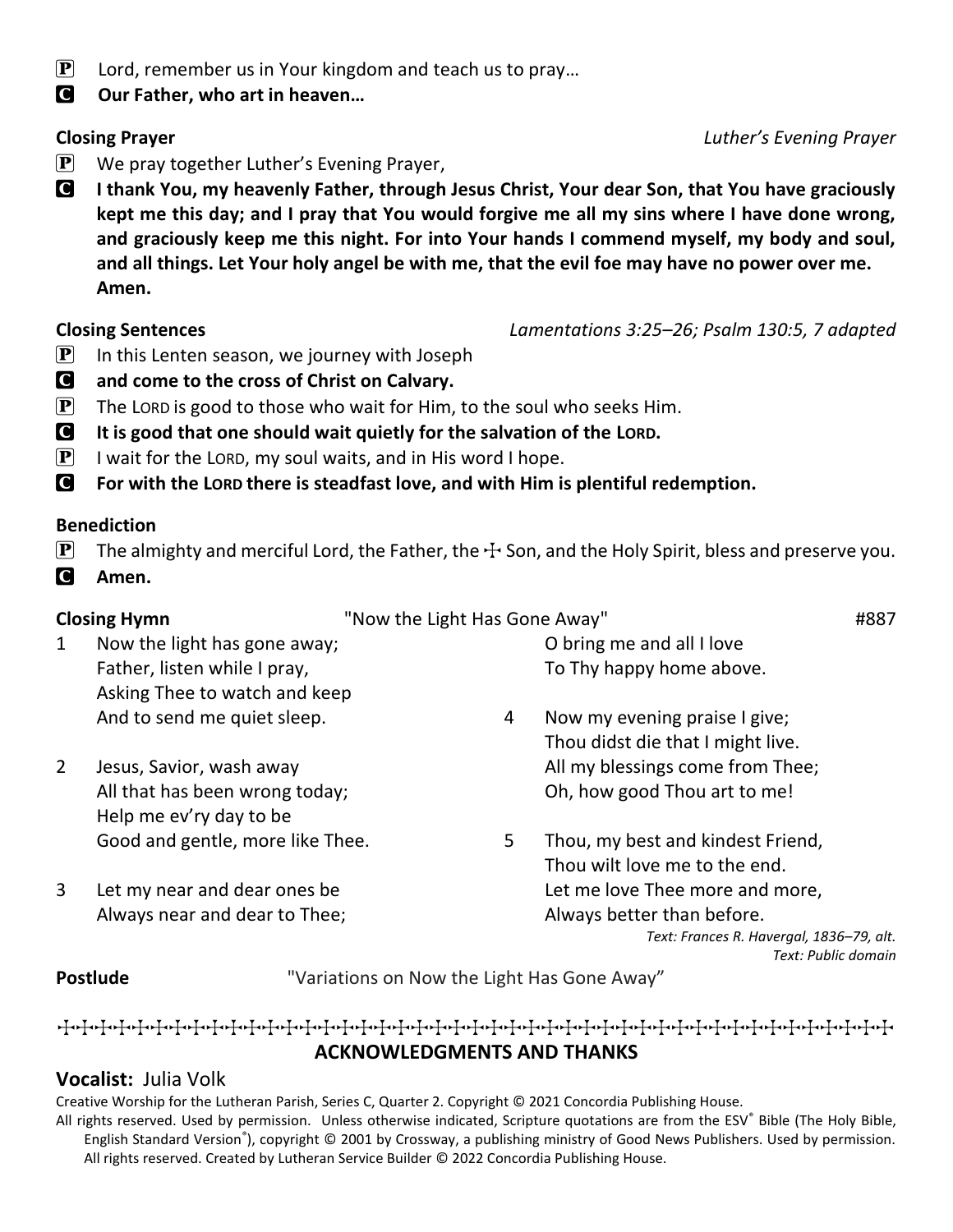